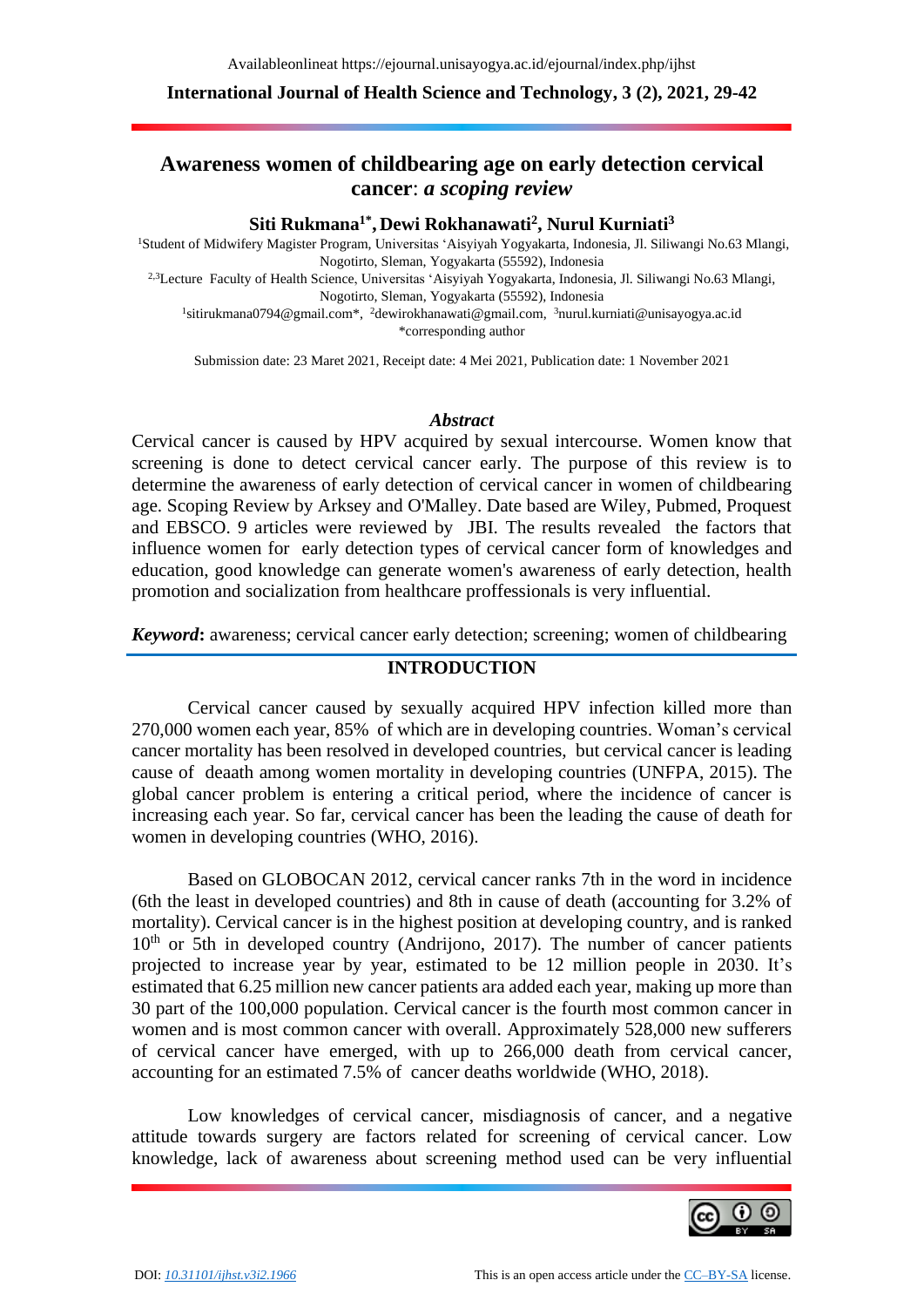conducting cervical cancer screening (Endalew et al., 2020). Beliefs, culture, and negative perceptions of cancer are also a major cause of low cervical cancer screening rates (Fentie *et al*, 2020)

Less awareness of HPV, most women recognize cervical cancer as a disease, and one third of women know people with cervical cancer. Once basic health information is available, woman understand the benefits of screening to preventing development of cancer and do more than screening if given the opportunity to be done (McCarthy *et al*, 2017). Barriers to accessing and ingesting information about HPV, such as lack of information about HPV, experience, perceptions of women about behavior, attitudes health workers, and the limited information available on the internet (O'Connor *et al*, 2015). Vulnerabilities are often associated with poor health literacy and poor compliance with health promotion programs. Factors particulary related to famale vulnerability are destitution, less ow educational attainment, unemployment and immigrant/refugee status. (Riza et al., 2020). Several factors are associated with a high-risk of HPV infections and a high prevalence rate of cervical cancer. Knowledges and attitudes to on these issues is critical to increasing the use of primary and secondary preventive interventions (Bhatt & Bathija, 2018). Efforts to identify early symptoms of cervical cancer can be made throungh comprehensive cervical cancer screening and healthy socialization now recognized as a way to prevent cervical cancer in women (Cunningham et al., 2015). The role of health workers and healthcare providers can be supporting enhancement women's factor in screening for cervical cancer (Al-Amro *et al,*2020)

The development countries, effective screening programs, especially Pas smear, have overcome casses of cervical cancer because the next stage of cervical cancer could be prevented by screening and therapy, but many screening are done. Tasting in developing countries is still inadequate and inaccessible to most people such as in Cambodia which is a developing country (Touch & Oh, 2018). Women believe that Pap smear are useful for detecting cervical cancer and they are willing to undergo a Pap smear test if allowed to do (Heena et al., 2019).

*Human Papilloma Virus* is the leading caused of cervical cancer, which transmitted through sexual contact. Multiple sexual partners, childhood sexual activity, many children, early marriage and childbirth, lack of cleanliness hygiene of female organs, low social economic status, use of hormonal contraceptives for more than 5 years sexually transmitted diseases and smoking is one of the risk factors (Kasa *et al,* 2018). Women suffering from cervical cancer experience physical, financial, psychological, and charitable problems st they daily lives that affects their quality of life, decreasing the less of knowledges of cervical cancer has been shown to pose a threat to prevent and treat (Binka *et al,* 2017). HPV vaccination is the solution to eradicate cervical cancer in developing and developed countries (Yuanyue et al., 2018)

In this case, the author would like to know the awareness of women of childbearing at Asia regarding teh screening of cervical cancer, especially for perception of cervical cancer coused by the ignorance and lack of human resources of woman in developing countries. The author focuses on Asian women because of the similarities of the social system, cultures, geographic locations and races. According to the author's view that Asia is a country with a distinctive biological, social, psychological, and cultural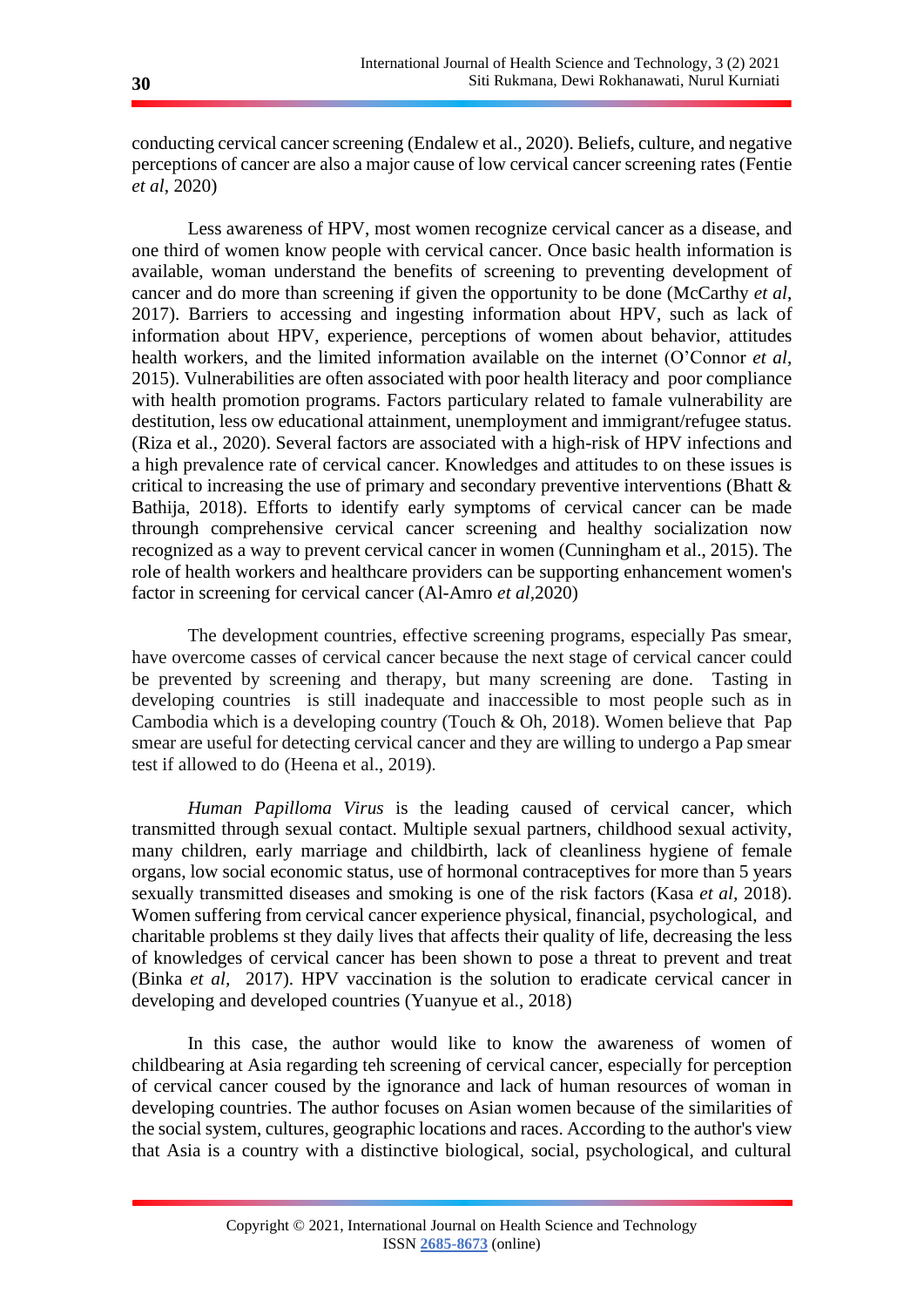profiles, based on their beliefs about the value of reproduction, the language used to describe and discuss cervical cancer.

### **RESEARCH METHODS**

*Scoping Review* uses a methodology for clustering reviews performed by Arksey and O'Malley and further developed by *Levac et al*. There are four reasons for the scoping reviews: (1) examining the scope and nature of the research activities, (2) determining the value full systematic review. (3) collection and disseminate of research results, and (4) identifying of research gaps in the existing literature (Arksey & O'Malley, 2005) (Levac et al., 2010). The phases perforemed in this review include: (1) identifying scoping review questions, (2) identify relelated studies, (3) selecting studies, (4) mapping thems, (5) compilation, summarize, and reporting results.

## **1. Identify Research Questions**

PEOs (*Population, Exposure, Outcome, Study*) can identify the key focus questions, develop appropriate search terms to explain the problem and determine inclusion and exclusion criteria (Bettany, 2012).

| <b>Element</b>        | <b>Inclusion criteria</b>                                           | <b>Exclusion criteria</b>                 | <b>Rationale</b>                                                                        |
|-----------------------|---------------------------------------------------------------------|-------------------------------------------|-----------------------------------------------------------------------------------------|
| <b>Population</b>     | Women of childbearing<br>Age                                        | Women aged $<$ 15<br>years and > 50 years | Women aged $15-$<br>49 years                                                            |
| <i>Exposure/Event</i> | Detection Early cervical<br>cancer                                  |                                           |                                                                                         |
| <i><b>Outcome</b></i> | Awareness women of<br>childbearing age                              |                                           | Awareness<br>of<br>women<br>childbearing<br>to<br>early detection of<br>cervical cancer |
| <b>Study Design</b>   | <i><b>Qualitative study</b></i><br><i><b>Ouantitative Study</b></i> |                                           |                                                                                         |

| Table 1. Framework Research Question PEOS |  |  |
|-------------------------------------------|--|--|

Based on the PEOS framework above, the question *scoping review* is how the awareness women of childbearing at early detection of cervical cancer?

## **2. Identifying Relevant Studies**

## a. Inclusions and Exception Criteria

*Scoping review* researchers will identify relevant articles that used inclusion and exclusion criteria. Inclusion criteria used by researchers include articles published in 2011-2020, articles published in Indonesian and English, original articles, research conducted in developing countries and documents/reports/ draft policies/guidelines from WHO/specific formal organization. Under the inclusion criteria, the reason for choosing articles in the last 10 years is because it includes major policy changes such as SDG's, scientific is dynamic and up to date and researchers want to choose the latest evidence, articles published in English or Indonesian because of the language skills of bilingual researchers and original articles because researchers focus on articles that have not been reviewed. The exclusion criteria for this study were opinion articles, systematic reviews, letters and book reviews, articles that did not-full-text and articles titled English translated but into other languages.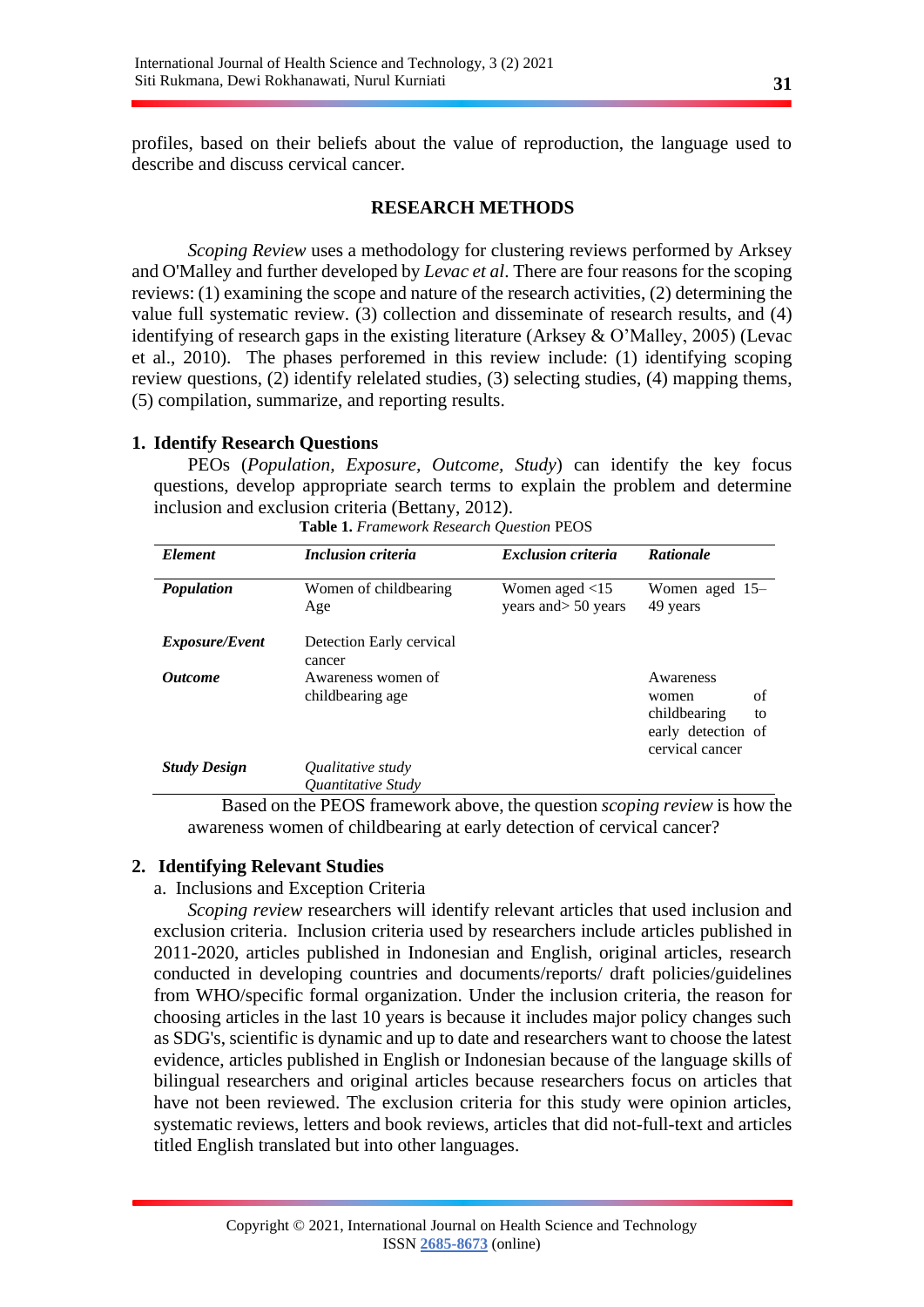## b. Data-Based Used

*Scoping Review*, the researcher identified relevant studies where the data based used in the search for this article included Pubmed, Ebsco, Proquest, Wiley, and *Grey Literature* by using *keywords* that the authors identified a related topic of scoping in the search process.

## **3. Selection Relevant Studies**



**Figure 1.** *Prisma Flow Chart*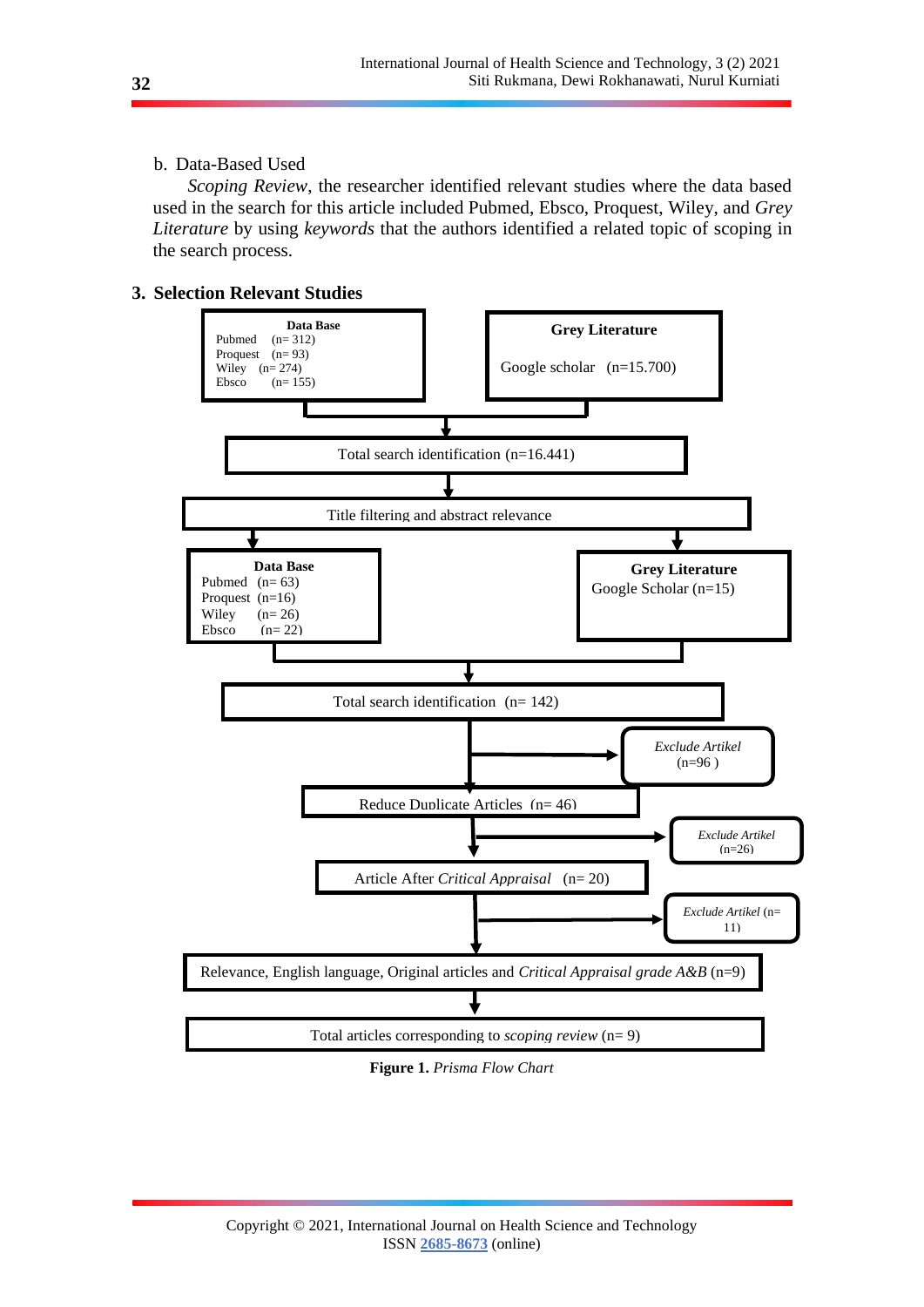## **4. Charting Data**

|                | <b>Table 2. Charting Data</b>                                                                                                                                                  |                                                                                                                                                                                               |                                    |                                         |                                                                                  |                                                                                                                                                                                                                                                                                                                                                                                                                                                                                                                                                                         |
|----------------|--------------------------------------------------------------------------------------------------------------------------------------------------------------------------------|-----------------------------------------------------------------------------------------------------------------------------------------------------------------------------------------------|------------------------------------|-----------------------------------------|----------------------------------------------------------------------------------|-------------------------------------------------------------------------------------------------------------------------------------------------------------------------------------------------------------------------------------------------------------------------------------------------------------------------------------------------------------------------------------------------------------------------------------------------------------------------------------------------------------------------------------------------------------------------|
| N <sub>0</sub> | Title /<br>Author /<br>Year /<br><b>Value</b>                                                                                                                                  | Objective                                                                                                                                                                                     | <b>Type of</b><br>research         | Data<br>collection                      | Participants /<br>Sample size                                                    | <b>Result</b>                                                                                                                                                                                                                                                                                                                                                                                                                                                                                                                                                           |
| 1.             | Awareness of<br>Cervical<br>Cancer<br>Causes and<br>Predetermina<br>of<br>nts<br>Likelihood to<br>Screen<br>Among<br>Women<br>in<br>Haiti<br>(McCarthy et<br><i>al</i> , 2017) | To find out<br>famale<br>knowledge<br>about<br>of<br>causes<br>cervical<br>cancer,<br>socioldemo<br>graphy and<br>the role of<br>workers<br>health<br>for<br>cervical<br>cancer<br>screening. | Cross<br>sectional<br><b>Study</b> | Questionnair<br>es                      | 410<br>women<br>who<br>attended<br>the<br>Port-au-<br>Prince clinics<br>in Haiti | of participant<br>29%<br>have<br>heard<br>who<br>about<br>Human<br>papilloma<br>virus (HPV),<br>98%<br>of<br>awareness<br>are<br>cervical cancer, 12%<br>believe<br>infections<br>sexual<br>transmitted<br>lead<br>cervical<br>to<br>cancer, and only 4%<br>identify<br><b>HPV</b><br>a<br>caused of cervical<br>cancer. Almost<br>all<br>women $(97%)$<br>are<br>want to do early<br>detection.<br>The<br>woman of Haitian<br>have limited limited<br>consciousness about<br>did'nt<br><b>HPV</b><br>and<br>the<br>factors<br>know<br>of cervical<br>caused<br>cancer. |
| $\overline{2}$ | Knowle<br>dge and<br>Awaren<br>of<br>low<br>ess<br>Cervical<br>Cancer<br>among<br>HIV-<br>Infected<br>Women<br>in<br>Ethiopia<br>(Shifera<br>w et al,<br>2016)                 | To determine the<br>cervical<br>cancer<br>with<br>awareness<br>health<br>service<br>seeking<br>behavior.                                                                                      | Cross<br>sectional<br>study        | Questionnair<br>es<br>and<br>interviews | Women<br>suffering from<br><b>HIV</b><br>between<br>21 and 49 years<br>old       | 432 woman infected<br>HIV.<br>71%<br>the<br>participant<br>have<br>cervical<br>heard<br>of<br>cancer, 49% do not<br>the<br>know<br>caused<br>74%<br>temporary<br>capable of knowing<br>one of several risk<br>factors for cervical<br>cancer. 33% women<br>seeking medication<br>and 33% choose an<br>option for servical<br>cancer<br>treatment.<br>This<br>research<br>if<br>suggest,<br>knowledge<br>about<br>cervircal cancer still<br>less, especially for<br>search<br>cervical<br>cancer therapy.                                                                |
| 3              | Awaren<br>of<br>ess<br>cervical<br>cancer                                                                                                                                      | Knowing<br>of<br>awareness<br>cervical<br>cancer<br>among Moroccan                                                                                                                            | Cross-<br>sectional<br>study       | Questionnair<br>and<br>e<br>interviews  | 123<br>women<br>positive HIV-<br>aged 19 years<br>and older                      | The ware a total of<br>115<br>famale<br>participating.<br>Average age<br>34.9                                                                                                                                                                                                                                                                                                                                                                                                                                                                                           |

Copyright © 2021, International Journal on Health Science and Technology ISSN **2685-8673** (online)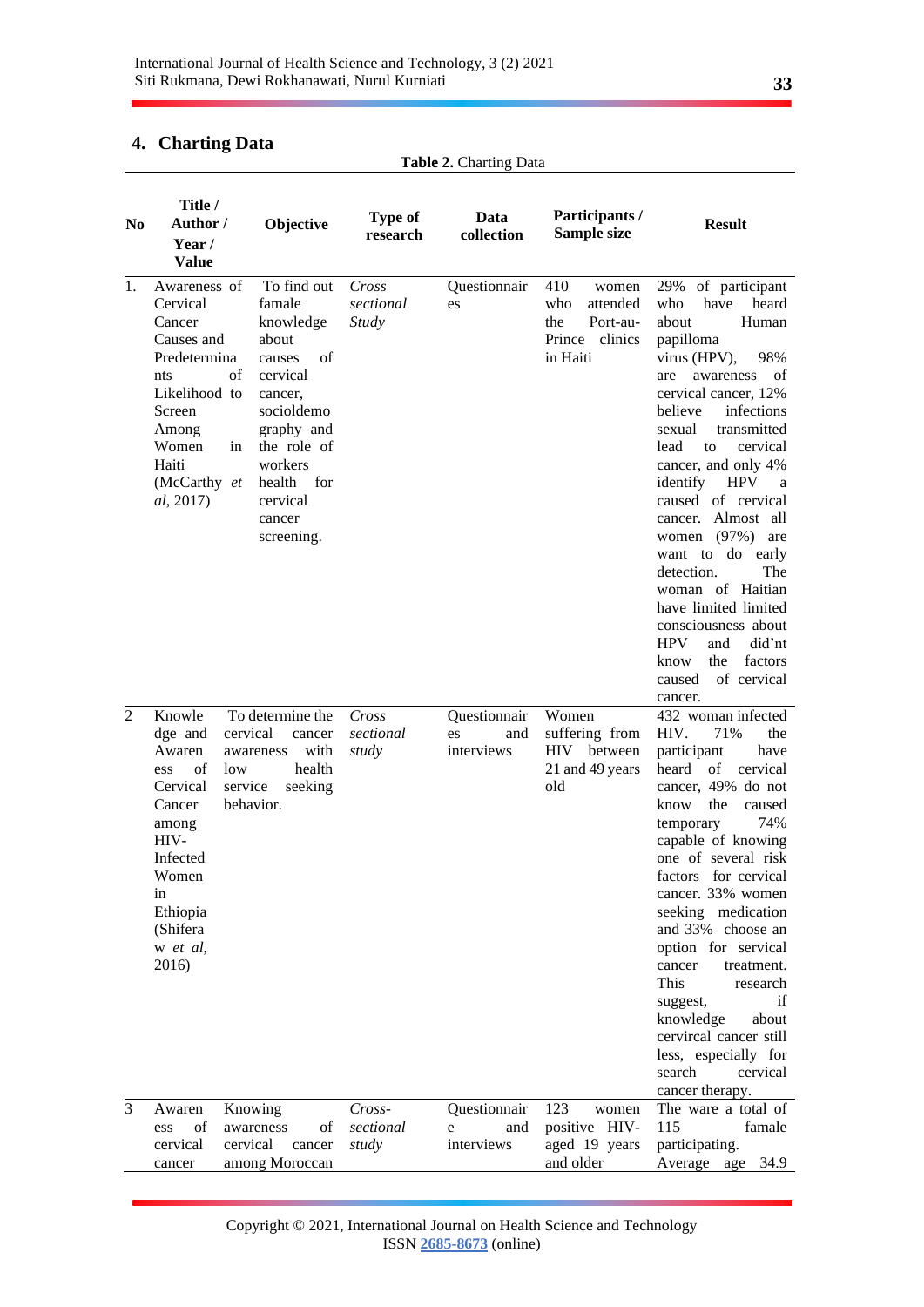|   | among<br>women<br>attendin<br>an<br>g<br><b>HIV</b><br>treatme<br>nt<br>center: a<br>cross-<br>sectiona<br>study<br>1.<br>from<br>Morocc<br>O<br>(Belglai<br>aa et al,<br>2018)             | women attending<br>an HIV clinic in<br>Laayoune,<br>Morocco.                                                                                     |                             |                   |                                                                                                                                 | 20%<br>old.<br>years<br>woman have heard<br>about cervical cancer<br>and<br>have<br>been<br>screened,<br>mostly<br>heard<br>$(17.4\%)$<br>form<br>information<br>mass media. 79.1%<br>of respondents were<br>unaware<br>οf<br>risk<br>factors, and 80,8%<br>were awere the signs<br>and symptoms of<br>cervical<br>cancer.<br>Only 13% had a Pap<br>smear. Main reasons<br>not do paps smear is<br>because there were<br>signs<br>and<br>no                                                                                                                          |
|---|---------------------------------------------------------------------------------------------------------------------------------------------------------------------------------------------|--------------------------------------------------------------------------------------------------------------------------------------------------|-----------------------------|-------------------|---------------------------------------------------------------------------------------------------------------------------------|----------------------------------------------------------------------------------------------------------------------------------------------------------------------------------------------------------------------------------------------------------------------------------------------------------------------------------------------------------------------------------------------------------------------------------------------------------------------------------------------------------------------------------------------------------------------|
| 4 | Underst<br>anding<br>and<br>Respons<br>iveness<br>Level<br>about<br>Cervical<br>Cancer<br>and its<br>Avoida<br>nce<br>among<br>Young<br>Women<br>of<br>Pakistan<br>(Khan et<br>al,<br>2014) | To<br>know<br>of<br>awareness<br>young women in<br>Pakistan<br>about<br>cervical<br>cancer<br>and to educate<br>they<br>about<br>cervical cancer | Cross<br>sectional<br>study | Questionnair<br>e | educational<br>3<br>institutions<br>873<br>women<br>(including<br>medical, non-<br>medical<br>and<br>uneducated<br>communities) | symptoms $(47%)$<br>70.1%<br>really<br>properly aware of<br>cervical<br>cancer.<br>8.5%<br>entire<br>of<br>populations<br>know<br>accurated a about of<br>cervical cancer, 7%<br>respondents<br>stated<br>human<br>papilloma<br>virus as causative<br>5.2%<br>of<br>agent.<br>respondents had Pap<br>smears to determine<br>the diagnosis. only<br>4.3% of individuals<br>are vaccinated and<br>the<br>largely<br>come<br>health<br>from<br>professionals,<br>student,<br>woman<br>worked, housewives<br>and<br>educated famela take<br>an active part of<br>survey. |

l,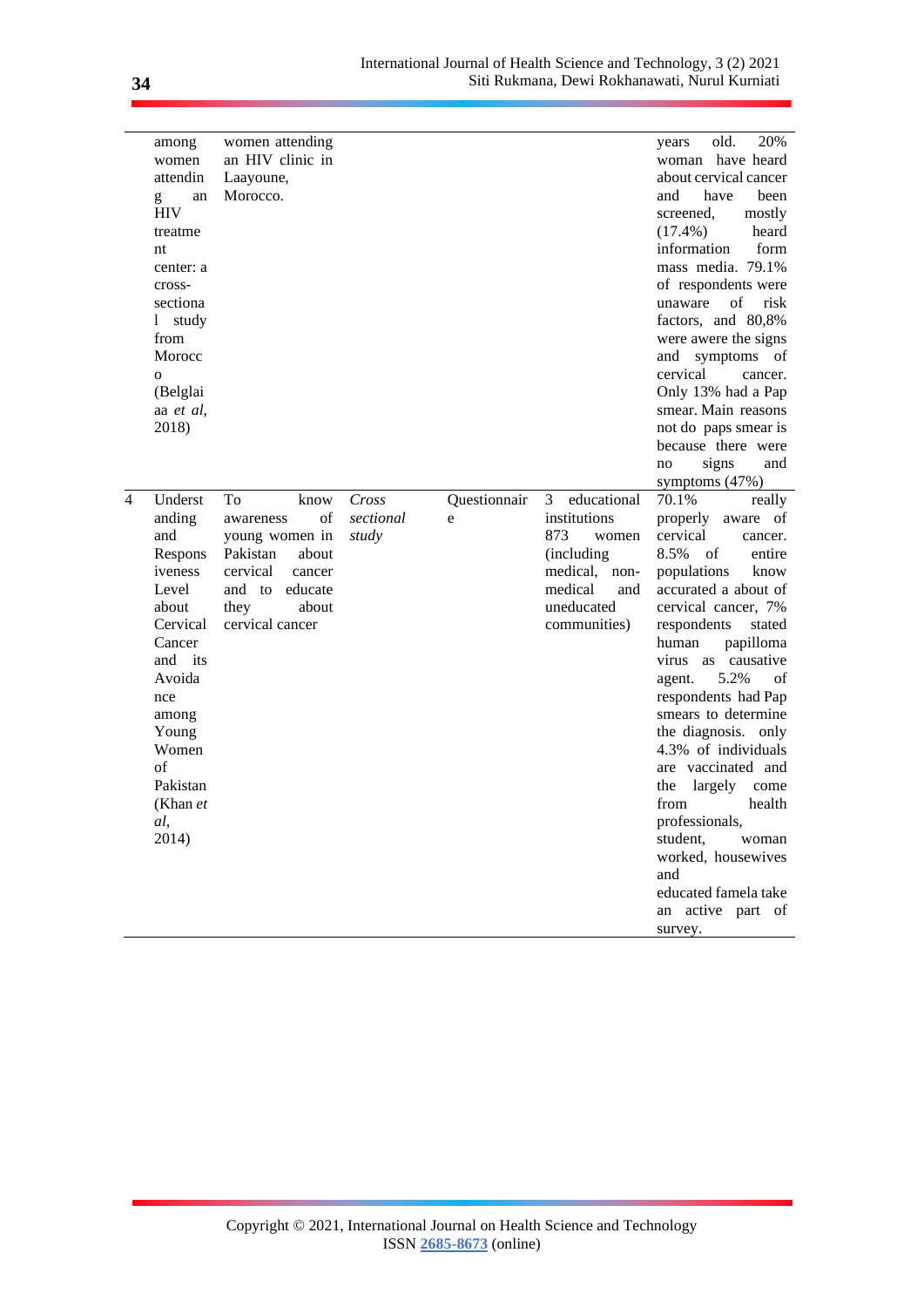| 5 | Are<br>Primary<br>Health<br>Care<br>Worker<br>s Aware<br>of<br>Cervical<br>Cancer<br>Risk?<br>$(Can$ et<br>al,<br>2014)                                                | To<br>check<br>of<br>awareness<br>health<br>woman<br>workers (doctors,<br>nurses.<br>midwives)<br>working in the<br>healthcare setting<br>cervical<br>about<br>cancer and risk<br>factors | Cross-<br>sectional<br>study | Interview<br>and<br>questionnair<br>e | A total of 327<br>ladies<br>health<br>workers     | Midwifery 43,7%<br>$(n = 143)$ ,<br>nurses<br>40,4%<br>$=132$ ),<br>$(n -$<br>6.4%<br>doctors<br>$(n=21)$ ,<br>medical<br>emergency and each<br>others, 9,5% (n=31),<br>total $n=327$<br>were<br>$30.9 \pm 6.41$ age.<br>64,2% (n=210) who<br>worked and 35,8%<br>$(n = 117)$ at Batman.<br>Most<br>of<br>them<br>confirm<br>law<br>knowledge<br>of<br>cervical cancer                                                                    |
|---|------------------------------------------------------------------------------------------------------------------------------------------------------------------------|-------------------------------------------------------------------------------------------------------------------------------------------------------------------------------------------|------------------------------|---------------------------------------|---------------------------------------------------|-------------------------------------------------------------------------------------------------------------------------------------------------------------------------------------------------------------------------------------------------------------------------------------------------------------------------------------------------------------------------------------------------------------------------------------------|
| 6 | Percepti                                                                                                                                                               | To<br>know                                                                                                                                                                                | Cross                        | Questionnair                          | 250<br>patients                                   | 57% do not consult a                                                                                                                                                                                                                                                                                                                                                                                                                      |
|   | ons and                                                                                                                                                                | awareness about                                                                                                                                                                           | Sectional                    | and<br>e                              | from hospitals                                    | doctor when<br>first                                                                                                                                                                                                                                                                                                                                                                                                                      |
|   | concern<br>of<br>S<br>women<br>undergo<br>ing Pap<br>smear<br>examina<br>tion in a<br>tertiary<br>care<br>hospital<br>of India<br>(Tiwari,<br>al<br>et<br>2011)        | cervical<br>cancer<br>risk<br>factors,<br>health<br>seeking<br>health<br>and<br>practices among<br>female<br>and to<br>find out the stress<br>experienced<br>women<br>before Pap smear    | Study                        | interviewed                           | in New Delhi<br>gynecological<br>wards OPD        | experiencing<br>symptoms. 61% do<br>not know cervical<br>and<br>cancer<br>pap<br>Older,<br>smears.<br>muslim<br>and<br>female<br>educated<br>have abnormal Pap<br>smear results higher.<br>Women<br>who<br>experience stress in<br>life<br>them<br>have<br>abnormal<br>results<br>compared to women<br>who<br>live<br>freely.<br>Hygienic<br>practices<br>were lower in urban<br>woman are related<br>the results inspection<br>abnormal. |
|   | Knowle                                                                                                                                                                 | To find out how                                                                                                                                                                           | Cross                        | Questionnair                          | Women<br>of                                       | of<br>Women                                                                                                                                                                                                                                                                                                                                                                                                                               |
|   | dge and                                                                                                                                                                | often                                                                                                                                                                                     | sectional                    | and<br>es                             | reproductive                                      | childbearing age in                                                                                                                                                                                                                                                                                                                                                                                                                       |
|   | Awaren<br>of<br>ess<br>Cervical<br>Cancer<br>Screeni<br>ng<br>Among<br>Women<br>of<br>Reprod<br>uctive<br>Age in<br>Ikere<br>Ekiti<br>Local<br>Govern<br>ment<br>Area, | of<br>woman<br>childbearing age<br>cary out cervical<br>cancer screening                                                                                                                  | <b>Study</b>                 | interviews                            | age<br>with<br>susceptible age<br>of 18-50 years. | Ikere Nigeria have<br>low<br>knowledge<br>about cervical cancer<br>and<br>for<br>ways<br>prevention.<br>The<br>survey found<br>that<br>respondent's<br>knowladge<br>οf<br>cervical<br>did<br>not<br>significantly<br>affect<br>educational<br>the<br>equality<br>of their<br>financial and family<br>status                                                                                                                               |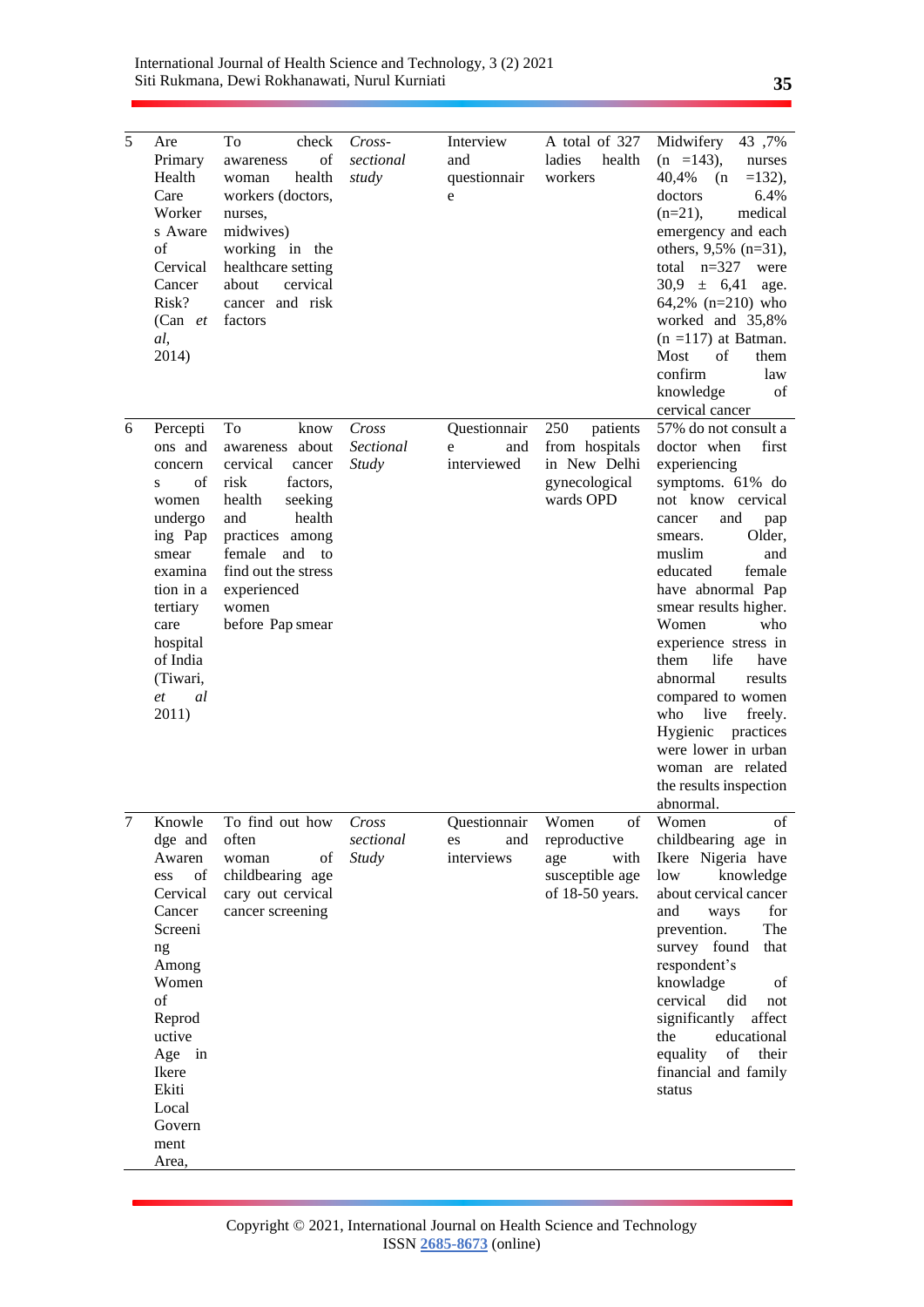|   | Ekiti                                                                                                                                                                                                                                                                             |                                                                                                                                                                                            |                                                                     |                                        |                                                                               |                                                                                                                                                                                                                                                                                                                                                                                                                                             |
|---|-----------------------------------------------------------------------------------------------------------------------------------------------------------------------------------------------------------------------------------------------------------------------------------|--------------------------------------------------------------------------------------------------------------------------------------------------------------------------------------------|---------------------------------------------------------------------|----------------------------------------|-------------------------------------------------------------------------------|---------------------------------------------------------------------------------------------------------------------------------------------------------------------------------------------------------------------------------------------------------------------------------------------------------------------------------------------------------------------------------------------------------------------------------------------|
|   | State,<br>Nigeria                                                                                                                                                                                                                                                                 |                                                                                                                                                                                            |                                                                     |                                        |                                                                               |                                                                                                                                                                                                                                                                                                                                                                                                                                             |
|   | (Obalas                                                                                                                                                                                                                                                                           |                                                                                                                                                                                            |                                                                     |                                        |                                                                               |                                                                                                                                                                                                                                                                                                                                                                                                                                             |
|   | e et al,<br>2017)                                                                                                                                                                                                                                                                 |                                                                                                                                                                                            |                                                                     |                                        |                                                                               |                                                                                                                                                                                                                                                                                                                                                                                                                                             |
| 8 | Seropre<br>valence<br>and<br>awarene<br>ssof<br>human<br>papillo<br>ma virus<br>infectio<br>and<br>n<br>cervical<br>cancer<br>screenin<br>g results<br>among<br>reprodu<br>ctive-<br>aged<br>Georgia<br>n<br>women<br>(Butsas<br>hvili et<br>al,                                  | To<br>know<br>about<br>awarnnes<br>the HPV, cervical<br>cancer screening,<br>HPV vaccine and<br><b>HPV</b><br>infection<br>seroprevalence<br>among women of<br>reproductive age<br>Georgia | $Cross-$<br>sectional<br>study                                      | Questionnair<br>and<br>e<br>interviews | 500<br>participants in<br>Georgia with a<br>vulnerable age<br>18-48 year      | 52,0% knew about<br>HPV and 36,4% said<br>HPV was by main of<br>caused. Them aware<br>of HPV, 78% say<br>they have detected<br>cervical cancer<br>at<br>least<br>once<br>early.<br>50,8%<br>respondents<br>did not know HPV<br>vaccine.<br>Famales<br>$(n=317)$ who agreed<br>to test for anti-HPV<br>antibodies,<br>21,1%<br>were<br>cancer<br>positive.                                                                                   |
| 9 | 2015)<br>Health<br>seeking<br>behavio<br>r and its<br>determi<br>nants<br>for<br>cervical<br>cancer<br>among<br>women<br>of<br>childbea<br>ring age<br>in<br>Hossana<br>Town,<br>Hadiya<br>zone,<br>Souther<br>n<br>Ethiopia<br>$\ddot{\cdot}$<br>commu<br>nity<br>based<br>cross | To<br>determine<br>treatment seeking<br>behavior<br>and<br>determinants the<br>of<br>occurrence<br>cervical cancer in<br>the<br>city<br>of<br>Hossana                                      | $Cross-$<br>sectional<br><b>Study</b><br>οf<br>community-<br>based. | Questionnair<br>e                      | 500 women of<br>childbearing<br>with<br>age<br>susceptible age<br>15-49 years | Prevalence<br>of<br>treatment<br>looking<br>behavior for cervical<br>cancer in students<br>ware only $14,2\%$ .<br>Participant<br>having<br>impoverished<br>knowledge, 7,25%,<br>receiving<br>never<br>information 52,03%,<br>and inactive seeking<br>informations<br>οf<br>cervical<br>cancer<br>14.23%.<br>Significantly factors<br>with not looking for<br>efforts<br>prevention<br>and cervical cancer<br>control<br>are<br>very<br>low |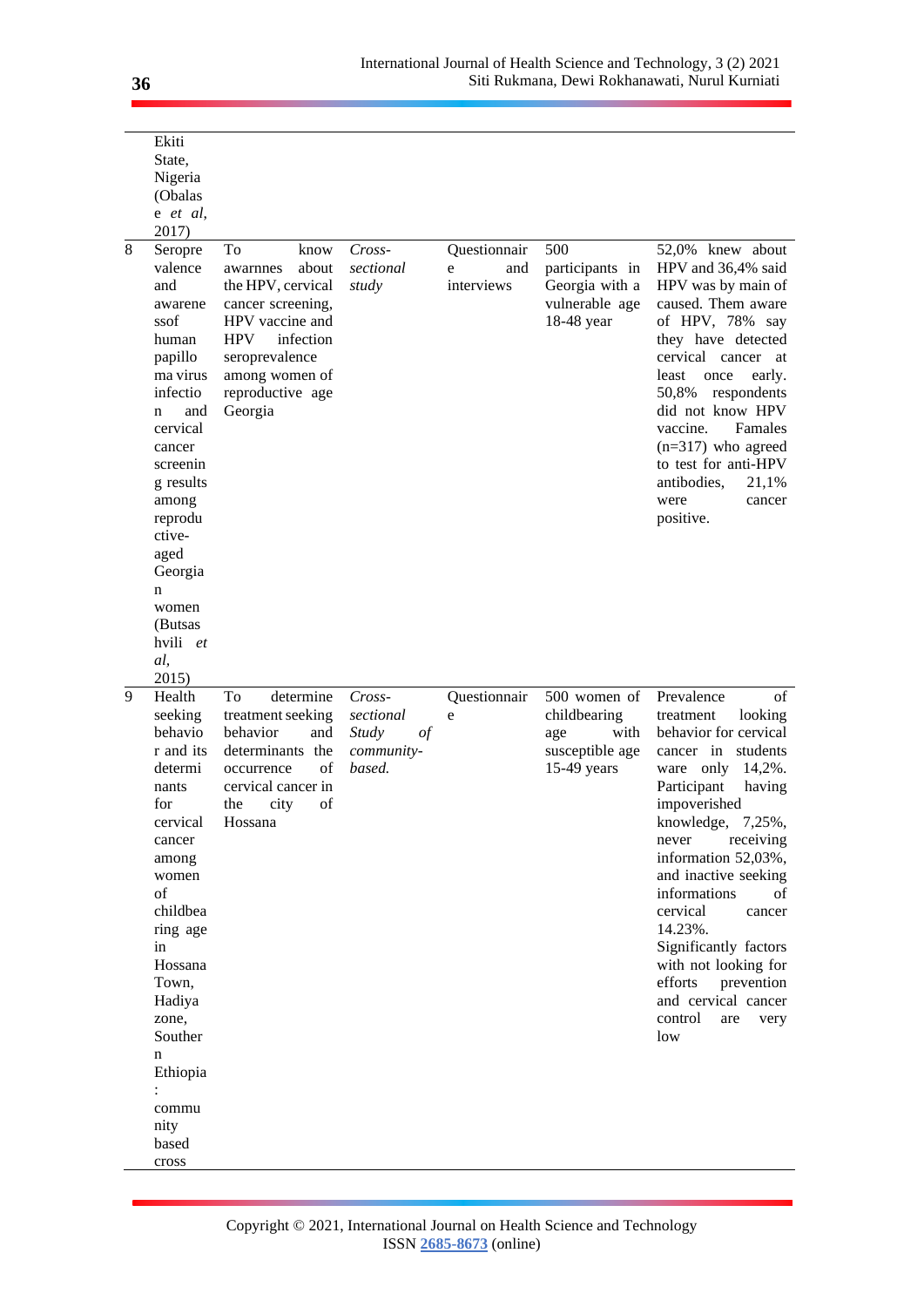| sectiona          |
|-------------------|
| study             |
| (Habtu            |
| al,               |
| $\frac{et}{2018}$ |
|                   |

## **5. Scoping Theme Data Collection and Mapping**

The results of review 9 articles from developing countries. Research design is *a cross-sectional quantitative study* with data collection techniques using questionnaires and interviews. Based on the results of *critical appraisal* using the *Joanna Briggs Institute Tools*, it was found that 5 articles were grade (A) with very good quality and 4 articles with good quality is grade (B).

| Tuble of Mapping aan bab Theme |                                               |  |  |  |  |
|--------------------------------|-----------------------------------------------|--|--|--|--|
| <b>THEME</b>                   | <b>SUB THEME</b>                              |  |  |  |  |
| Influencing factors            | Knowladge <sup>1,2,3,4,5,8,9</sup><br>1.      |  |  |  |  |
|                                | Education 2,3,4,6,7,8,9<br>2.                 |  |  |  |  |
|                                | Informations <sup>1,2,3,4,6;7,8,9</sup><br>3. |  |  |  |  |
|                                | Economic status $4,3,9$<br>4.                 |  |  |  |  |
|                                | Experience <sup>1,3,7,8</sup><br>5.           |  |  |  |  |
| Decision making                | Do it <sup>1,8</sup><br>1.                    |  |  |  |  |
|                                | Not do it $^{2,3,9}$<br>2.                    |  |  |  |  |
| <b>Barries</b>                 | Shy and worried 3,4,6,9                       |  |  |  |  |

**Table 3.** Mapping dan Sub Theme

### **RESULTS AND DISCUSSION**

## 1. **Influencing Factors**

One of predisposing factors for women to screening cervical cancer early is knowledge where good knowledge can raise woman's awareness to screening of cervical cancer. Likewise, if less knowledge will affect women should not be screened for cervical cancer, it may be due to less information. This is due to health care worker's promotion and lack of public support. A high level of learning and consciousness about cervical cancer plays a very important for improve health services. A study conducted in Ethiopia shows that awareness is influenced by knowledge, where the results show that 71% of woman has heard about cervical cancer and some have very low knowledge (Shiferaw *et al*, 2016). Overall, almost all women (98%) knew about cervical cancer, although only 29% of women said they had ever heard of HPV. 51% of women who have heard of cervical cancer said it was caused by a vaginal infection or a gynecological problem (McCarthy et al, 2017).

Pakistani women are fairly well aware of the risks of cervical cancer, but few sources of information about cervical cancer (Khan *et al*, 2014). If a woman has clear information about the risk factors and causes of cervical cancer, it's very helpful for her to take precautions (Shiferaw *et al*, 2016). Various sources of information that are easily accessible to women of childbearing potential will improve their knowledge of cervical cancer and screening be better. The media role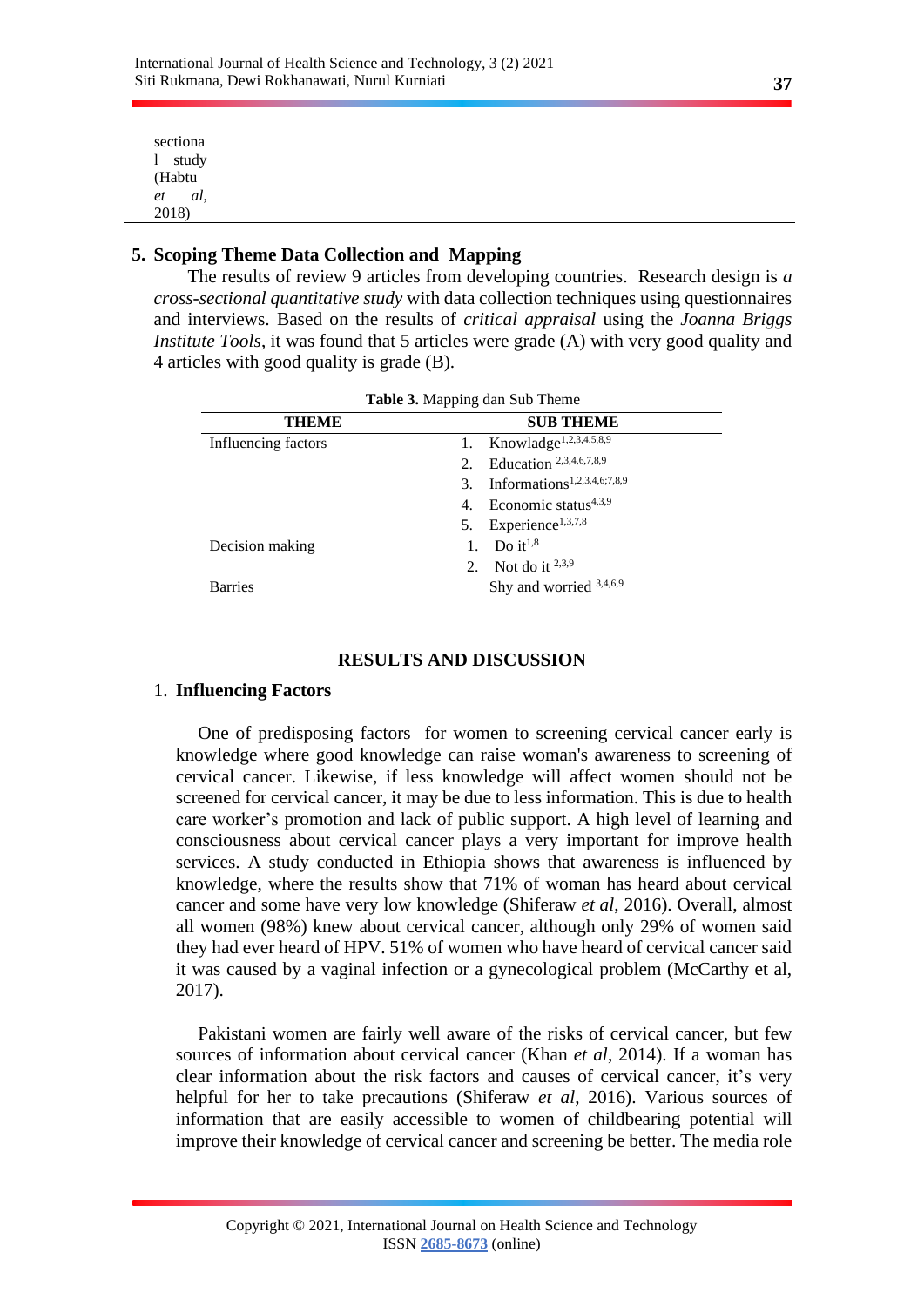in the transfer of knowledge is more effectively used to spread information on cervical cancer.

Low levels of education give women poor knowladge, and education people broader knowledge and developed mindset, increasing their awareness of positive behavior, including health, increase. Education can promote woman's empowerment, increase their knowledge of the importance of early detection of cervical cancer and to link cervical cancer awareness with social status, women from high social classes have six confirmed cases of cervical cancer compared to women from low social classes, This may be because education women may have more than awareness and information uneducated (Belglaiaa *et al*, 2018). Judging by the educational status of Indian women, if an educated woamn is observed to have a large number of abnormal pap smear, this may be due to more active healthseeking behaviors. Lack of training in cervical cancer screening but lack of health education makes it difficult for health care providers to implement screening programs such as annual Pap smears in accordance with international guidelines (Tiwari et al, 2011)

Cervical cancer is also age-related. Women aged 35-39 are five times more likely to be screened cervical cancer than women aged 25-29, this may be because older women can visit a medical facility for a variety of gynecological problems and then quickly get immediate cervical cancer screening and famale who have tested for HIV are screened for cervical cancer more than they who have not been tested for HIV, the chances are almost tripled (Gemeda et al., 2020)

Healthcare professionals play an important role as health educators and promoters. Pap smear screening were higher for health care workers who were informed about pap smear, recewived regulary gynecology treatment, and were informed about cervical cancer, the risk, HPV and other injections (Can et al., 2014). Most Georgian interviewed women too pointed out televisions and print media are good methods of communications. The results view importance of developing and launch more comprehensive public outreach using media to increased knowledge and awareness about HPV (Butsashvili *et al*, 2015).

### 2. **Decision Making**

The decision is the best conclusion that can be drawn from assessing various information related for early detection of cervical cancer. Decision making is very important in setting goals through the implementation of actions. Despite low levels awareness of HPV, most all women recognize cervical cancer as a fetal diseases, and one third of women they have it. After receiving basic health information, women understand the benefits of early detection to the prevent of cervical cancer development after receiving the basics of health information and they are more than willing to undertake early detection if allowed to do (McCarthy *et al*, 2017). However, if the lack of knowledge and awareness greatly influences a person in making decisions, other studies reveal that only a few women have undergone Pap smears, according to the facts the plethora of women (80,9%) are not awareness of cervical cancer and are conscious screening. very low. Low screening rates underscore the fact that women weren't told about how important the benefits of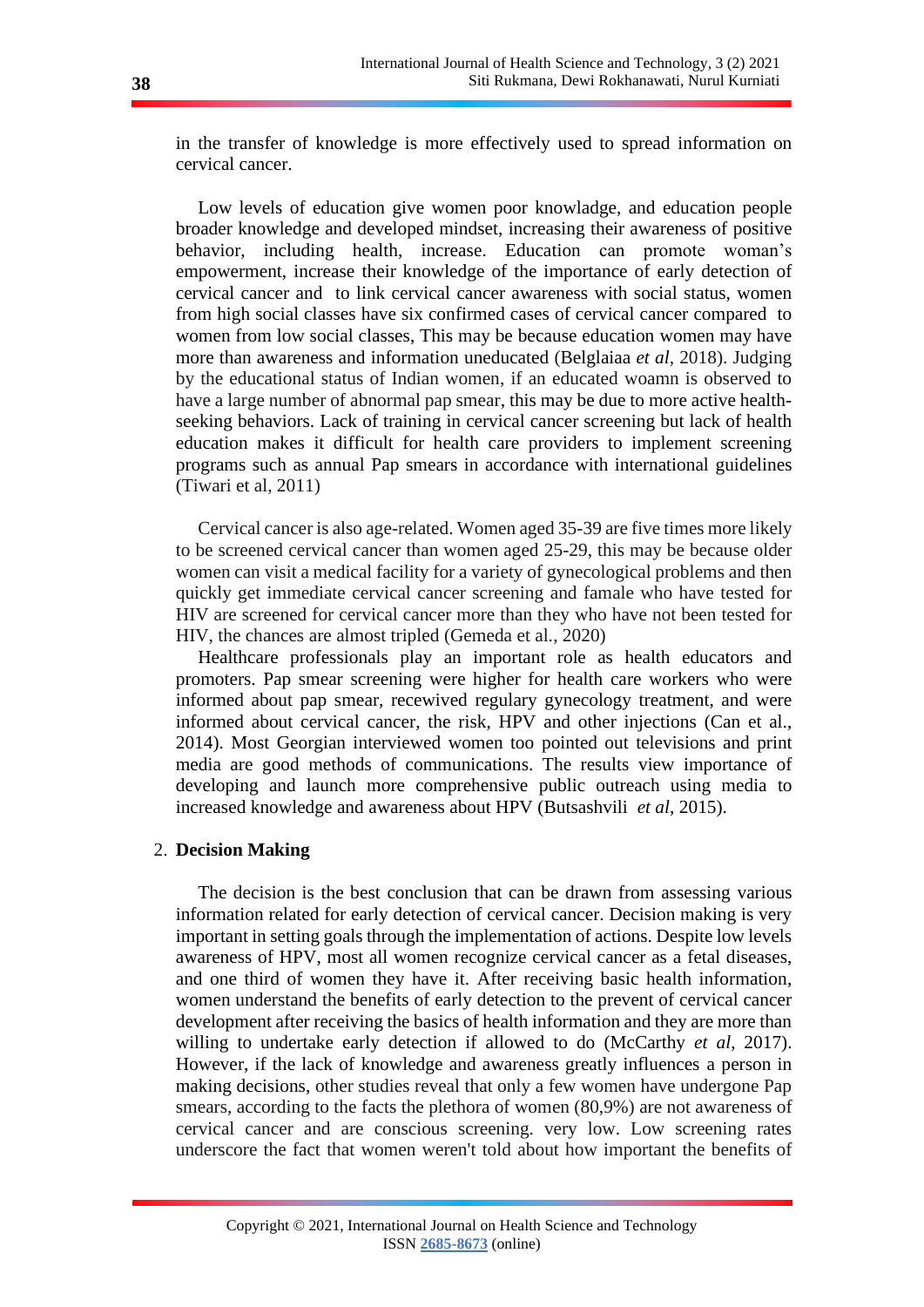Pap smear testing in cervical cancer prevention and screening (Belglaiaa *et al*, 2018). Hossana women where (85,8%) had been not yet implemented to different excuses, women still searched for health information 209 (35.8%), did not seek health information because they never heard of cervical cancer. Followed by never having had the disease before 111 (19%) (Habtu *et al*, 2018). The decision to be screened is very motivating, as motivated women are 3,704 times more be screening for cervical cancer. Therefore, motivation of maternal is ideally target for cervical cancer prevention counseling (Sidabutar et al., 2017).

### 3. **Barriers**

The majority of women are considered shy and education is the reason for ignorance of cervical cancer (Khan *et al*, 2014). Lack of knowledge and awareness makes a person tend to withdraw from the surrounding environment. Lack of knowledge about cervical cancer, as well as inadequate information makes a woman embarrassed and anxious for the embarrassment of the examination. The findings suggest that women who are submissive and shy may delay looking for help with them problems, it has been shown that factors of psychosocial are particularly influential on women because stress, pessimism, and quality of shame may has played some role in both cervical cancer and HPV-mediated screening in HIVpositive patients. Some women expressed anxiety and worry about the diagnosis from the examination results (Tiwari *et al*, 2011)

However,in Pakistan is taboo to discuss about sexually transmitted disease and sex's education, more woman, especially rural women, have a low understanding of sexual communicable disease and cervical cancer. Possible because, HPV is caused of cervical cancer ranks as third leading cause of death in Pakistan women (Javaeed et al., 2019). In another study, late detection of health was strongly associated with a lack of awareness of cervical cancer, the performance of religious ceremonies to treat the disease, and the anticipation of additional symptoms before going to a medical facility. Similarly, the delay in delivery of diagnostic products is closely related to the first contact with primary medical institutions and visits to various medical institutions for preliminary diagnosis (Dereje et al., 2020).

### **CONCLUSION**

Factors that influence a woman done early detection of cervical cancer include knowledge and education where good knowledge can create awareness for a woman to do screening, apart from that importance of information sources in the form of health promotion and socialization can encourage women to perform early detection. Decision making a best conclusion after women get a variety of information. Decision-making is very important in determining goals through the implementation of actions to be taken next. Despite the low awareness of HPV, mostly female are realized of cervical cancer as a deadly ailment, after knowing the various effects of the dangers of cervical cancer, women should be able to decide perform early detection of cervical cancer or not and Limited knowledge and awareness are obstacles that make a person tend to withdraw from the surrounding environment. Lack of knowledge about cervical cancer, as well as inadequate information makes a woman embarrassed and anxious about the embarrassment of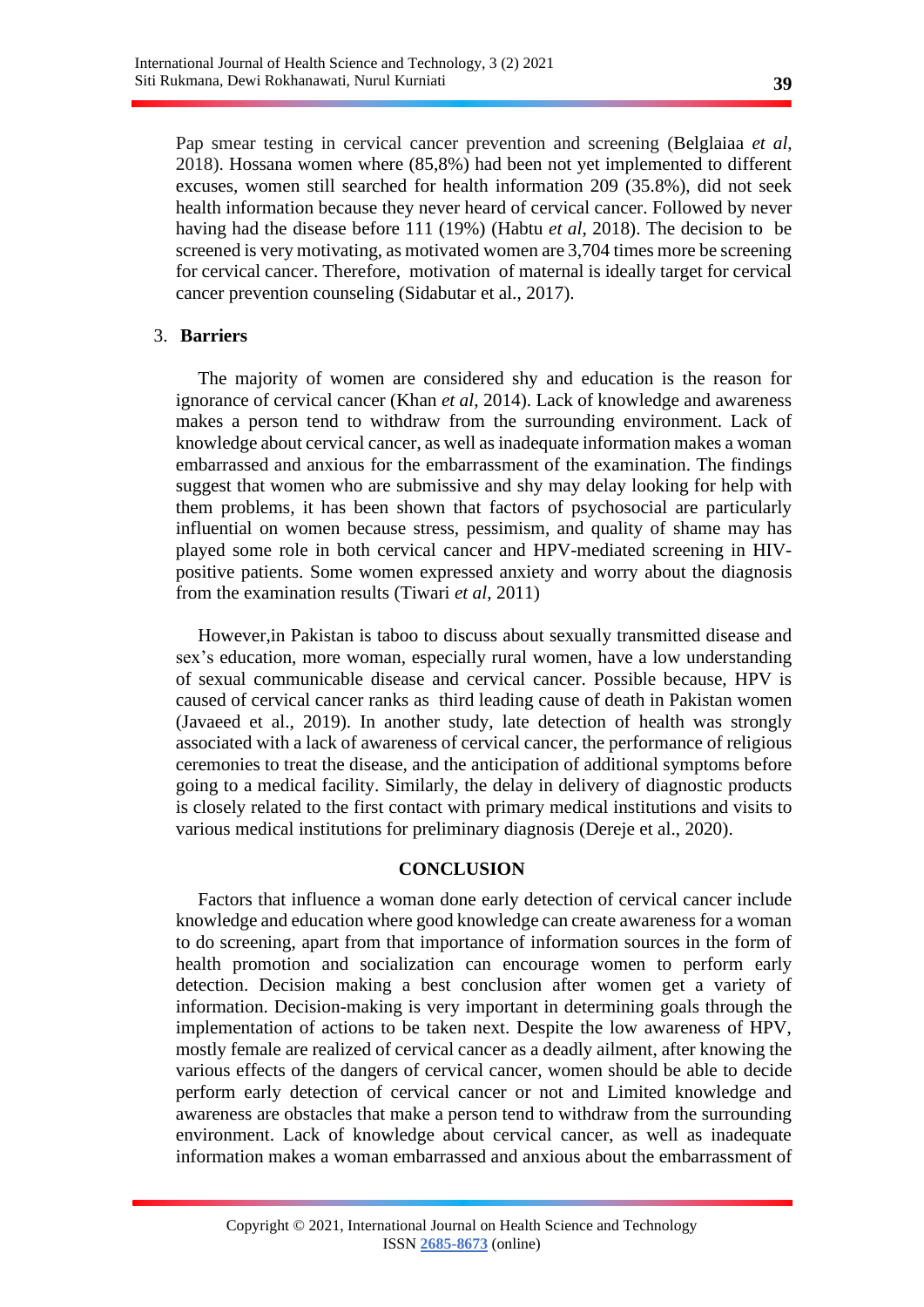the examination and women feel worried, nervous about the results of the examination.

#### **REFERENCES**

- Al-Amro, S. Q., Gharaibeh, M. K., & Oweis, A. I. (2020). Factors associated with cervical cancer screening uptake: Implications for the health of women in Jordan. *Infectious Diseases in Obstetrics and Gynecology*, *2020*. https://doi.org/10.1155/2020/9690473
- Andrijono. (2017). *Cervical Cancer Management Guide, Cervical Cancer Management Committee. http://kanker.kemkes.go.id/guidelines/PPKServiks.pdf*
- Arksey, H., & O'Malley, L. (2005). Scoping studies: towards a methodological framework. *International Journal of Social Research Methodology*, *8*(1), 19–32. https://doi.org/10.1080/1364557032000119616
- Belglaiaa, E., Souho, T., Badaoui, L., Segondy, M., Prétet, J. L., Guenat, D., & Mougin, C. (2018). Awareness of cervical cancer among women attending an HIV treatment centre: A crosssectional study from Morocco. *BMJ Open*, *8*(8), 1–8. https://doi.org/10.1136/bmjopen-2017-020343
- Bettany. (2012). *How to do a Systematic Literature Review in Nursing*.
- Bhatt, J., & Bathija, P. (2018). Ensuring access to quality health care in vulnerable communities. *Academic Medicine*, *93*(9), 1271–1275. https://doi.org/10.1097/ACM.0000000000002254
- Binka, C., Doku, D. T., & Awusabo-Asare, K. (2017). Experiences of cervical cancer patients in rural Ghana: An exploratory study. *PLoS ONE*, *12*(10), 1–12. https://doi.org/10.1371/journal.pone.0185829
- Butsashvili, M., Abzianidze, T., Kajaia, M., Agladze, D., Kldiashvili, E., Bednarczyk, R., McNutt, L. A., & Kamkamidze, G. (2015). Seroprevalence and awareness of human papillomavirus infection and cervical cancer screening results among reproductive-aged Georgian women. *Journal of Family Planning and Reproductive Health Care*, *41*(4), 265– 271. https://doi.org/10.1136/jfprhc-2013-100833
- Can, H., Erdem, O., Oztekin, C., Celik, S. B., Onde, M., Celepkolu, T., & Ongel, K. (2014). Are primary health care workers aware of cervical cancer risk? *Asian Pacific Journal of Cancer Prevention*, *15*(16), 6669–6671. https://doi.org/10.7314/APJCP.2014.15.16.6669
- Cunningham, M. S., Skrastins, E., Fitzpatrick, R., Jindal, P., Oneko, O., Yeates, K., Booth, C. M., Carpenter, J., & Aronson, K. J. (2015). Cervical cancer screening and HPV vaccine acceptability among rural and urban women in Kilimanjaro Region, Tanzania. *BMJ Open*, *5*(3), 1–10. https://doi.org/10.1136/bmjopen-2014-005828
- Dereje, N., Addissie, A., Worku, A., Assefa, M., Abraha, A., Tigeneh, W., Kantelhardt, E. J., & Jemal, A. (2020). Extent and predictors of delays in diagnosis of cervical cancer in Addis Ababa, Ethiopia: A population-based prospective study. *Journal of Global Oncology*, *6*, 277–284. https://doi.org/10.1200/JGO.19.00242
- Endalew, D. A., Moti, D., Mohammed, N., Redi, S., & Alemu, B. W. (2020). Knowledge and practice of cervical cancer screening and associated factors among reproductive age group women in districts of Gurage zone, Southern Ethiopia. A cross-sectional study. *PLoS ONE*, *15*(9 September), 1–13. https://doi.org/10.1371/journal.pone.0238869

Fentie, A. M., Tadesse, T. B., & Gebretekle, G. B. (2020). Factors affecting cervical cancer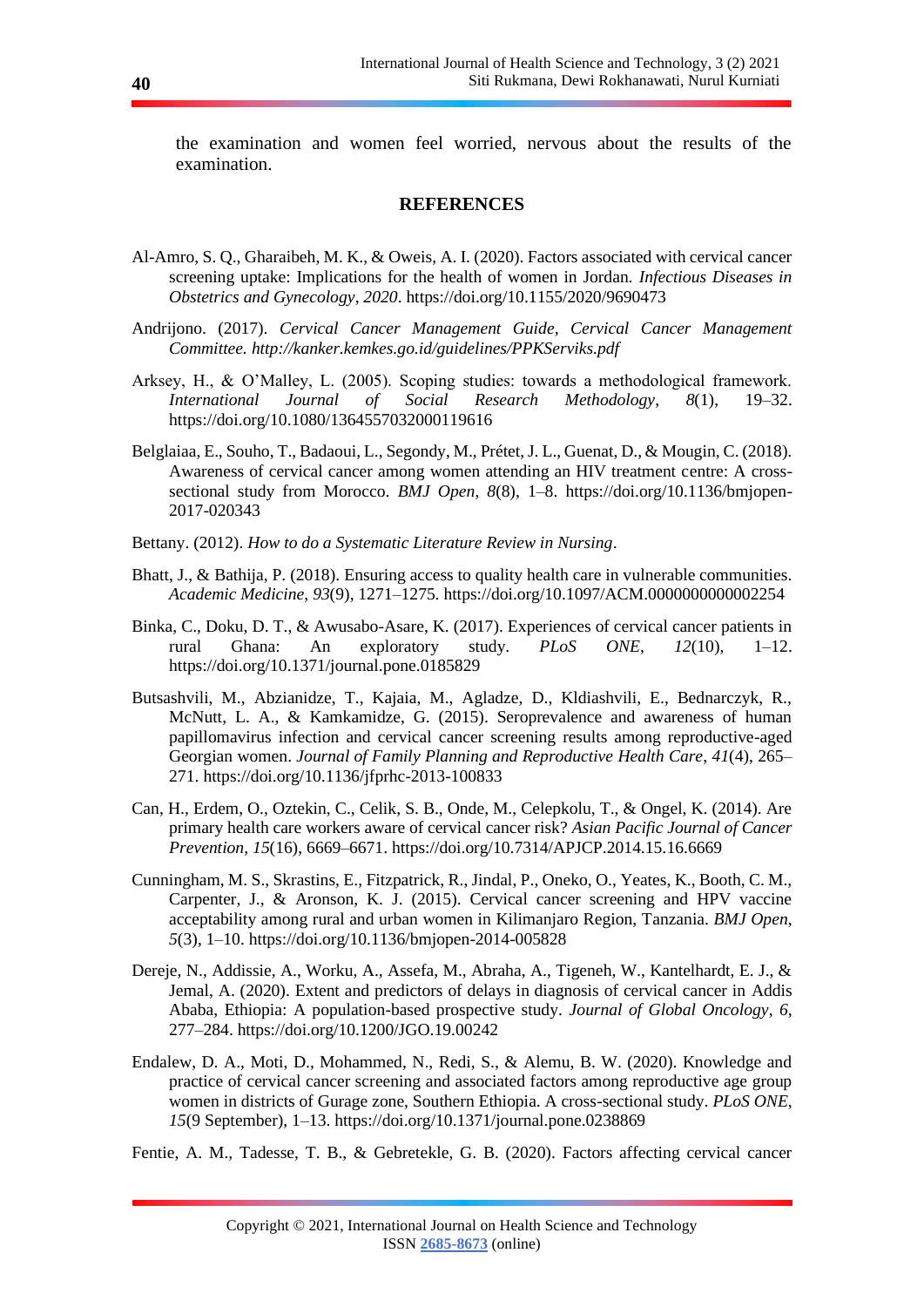screening uptake, visual inspection with acetic acid positivity and its predictors among women attending cervical cancer screening service in Addis Ababa, Ethiopia. *BMC Women's Health*, *20*(1), 1–10. https://doi.org/10.1186/s12905-020-01008-3

- Gemeda, E. Y., Kare, B. B., Negera, D. G., Bona, L. G., Derese, B. D., Akale, N. B., Kebede, K. M., Koboto, D. D., & Tekle, A. G. (2020). Prevalence and Predictor of Cervical Cancer Screening Service Uptake Among Women Aged 25 Years and Above in Sidama Zone, Southern Ethiopia, Using Health Belief Model. *Cancer Control*, *27*(1), 1–8. https://doi.org/10.1177/1073274820954460
- Habtu, Y., Yohannes, S., & Laelago, T. (2018). Health seeking behavior and its determinants for cervical cancer among women of childbearing age in Hossana Town, Hadiya zone, Southern Ethiopia: Community based cross sectional study. *BMC Cancer*, *18*(1), 1–9. https://doi.org/10.1186/s12885-018-4203-2
- Heena, H., Durrani, S., Alfayyad, I., Riaz, M., Tabasim, R., Parvez, G., & Abu-Shaheen, A. (2019). Knowledge, Attitudes, and Practices towards Cervical Cancer and Screening amongst Female Healthcare Professionals: A Cross-Sectional Study. *Journal of Oncology*, *2019*. https://doi.org/10.1155/2019/5423130
- Javaeed, A., Shoukat, S., Hina, S., Hameed, Z., Ghauri, S. K., & Ahmed, M. M. (2019). Knowledge, Attitude, and Practices Related to Cervical Cancer Among Adult Women in Azad Kashmir: A Hospital-based Cross-sectional Study. *Cureus*, *11*(3). https://doi.org/10.7759/cureus.4234
- Kasa, A. S., Tesfaye, T. D., & Temesgen, W. A. (2018). Knowledge, attitude and practice towards cervical cancer among women in Finote Selam city administration, West Gojjam Zone, Amhara Region, North West Ethiopia, 2017. *African Health Sciences*, *18*(3), 623–636. https://doi.org/10.4314/ahs.v18i3.20
- Khan, G. J., Naeem, H. S., Khan, S., Jamshaid, T., Sajid, M. I., Bashir, I., & Jamshaid, M. (2014). Understanding and responsiveness level about cervical cancer and its avoidance among young women of Pakistan. *Asian Pacific Journal of Cancer Prevention*, *15*(12), 4877–4883. https://doi.org/10.7314/APJCP.2014.15.12.4877
- Levac, D., Colquhoun, H., & O'Brien, K. K. (2010). Scoping studies: advancing the methodology. *Implementation Science*, *5*(1), 69. https://doi.org/10.1186/1748-5908-5-69
- McCarthy, S. H., Walmer, K. A., Boggan, J. C., Gichane, M. W., Calo, W. A., Beauvais, H. A., & Brewer, N. T. (2017). Awareness of Cervical Cancer Causes and Predeterminants of Likelihood to Screen among Women in Haiti. *Journal of Lower Genital Tract Disease*, *21*(1), 37–41. https://doi.org/10.1097/LGT.0000000000000281
- O'Connor, M., Costello, L., Murphy, J., Prendiville, W., Martin, C. M., O'Leary, J. J., & Sharp, L. (2015). Influences on human papillomavirus (HPV)-related information needs among women having HPV tests for follow-up of abnormal cervical cytology. *Journal of Family Planning and Reproductive Health Care*, *41*(2), 134–141. https://doi.org/10.1136/jfprhc-2013-100750
- Obalase, S. B., Akindutire, I. O., Adelusi, J. O., & Adegboro, J. S. (2017). Knowledge and Awareness of Cervical Cancer Screening Among Women of Reproductive Age in Ikere Ekiti Local Government Area, Ekiti State, Nigeria. *International Journal of Caring Sciences*, *10*(2), 755–763. http://search.ebscohost.com/login.aspx?direct=true&db=rzh&AN=124801494&site=ehostlive

Riza, E., Karakosta, A., Tsiampalis, T., Lazarou, D., Karachaliou, A., Ntelis, S., Karageorgiou,